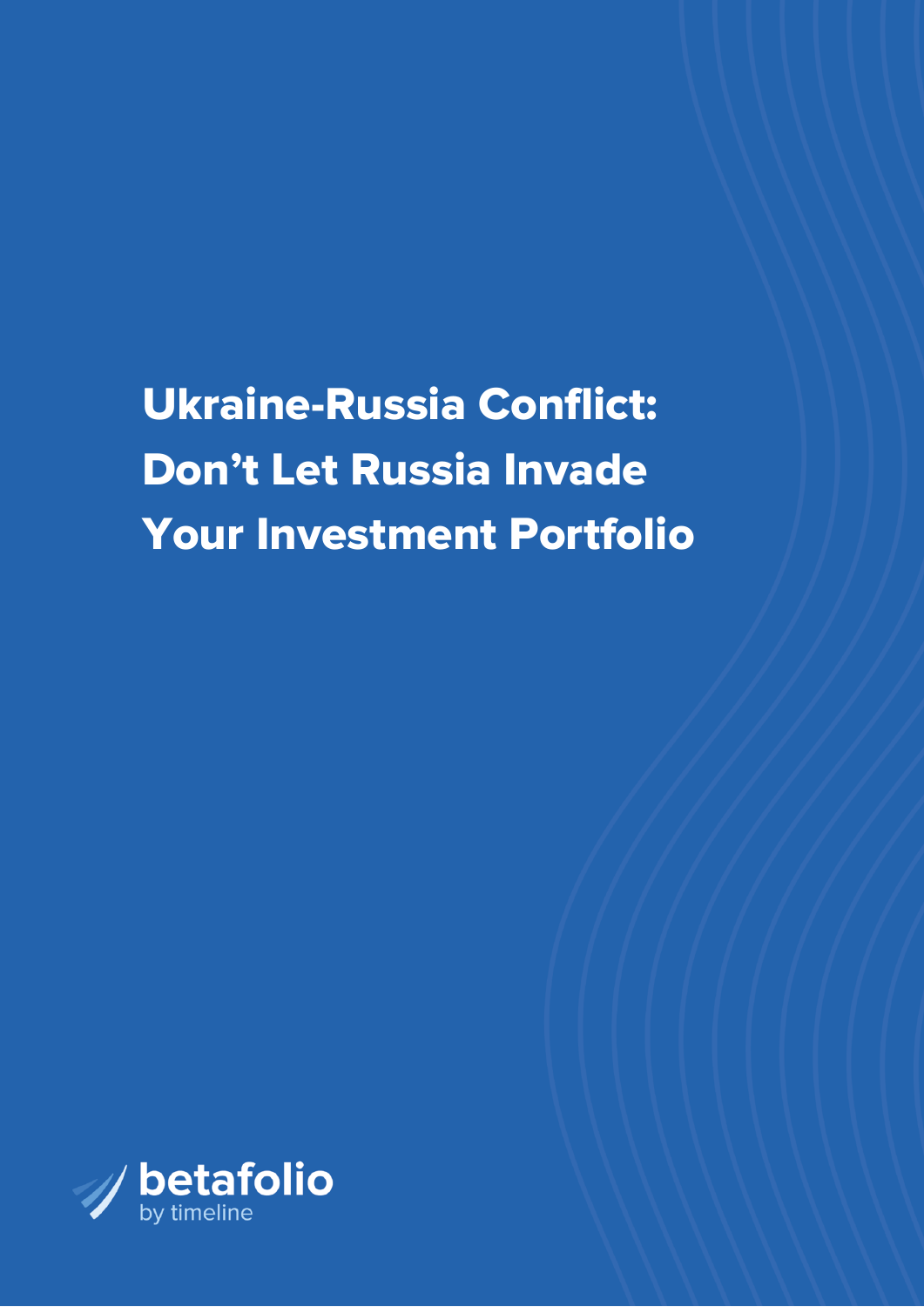## Ukraine-Russia Conflict

"In war, whichever side may call itself the victor, there are no winners, but all are losers"

Reports have emerged over the weekend that Russia will invade Ukraine as soon as Wednesday 16 February. These reports have, without a doubt, caused the world to go into panic mode and stirred a new sense of turbulence in the financial markets. The question on everyone's mind is what do we stand to do to protect our financial position? The short answer… DO NOTHING! – but let's elaborate and back that up.

When it comes to the latest Ukraine-Russia tensions, only Vladimir Putin can predict the Kremlin's next move with a degree of certainty. In fact, the world is still scrambling to uncover Putin's motives for this colossal military build-up. While the western world is cycling through every combination of threats to deter the Russians from attacking, it seems like their ability to affect the Kremlin's immediate actions are limited.

There is no doubt that a Russian invasion of Ukraine will spook global financial markets and oil prices. This is evident in how the global stock markets tumbled deep into the red on Monday as oil prices rocketed amid concerns about a possible Russian invasion.

This is not the first time Russia is stirring panic in the markets. In 2014, Russia's invasion and annexation of Ukraine's Crimea sent shockwaves through global markets, but as always, with geopolitical flare-ups, the volatility was quickly subdued. That's not to suggest that the threat of 2014 was in any way similar to what we are currently seeing, with over 130,000 Russian troops staged just outside the border of Ukraine. However, the reality is that the accompanying market turbulence in the capital markets is nothing new.

The following chart visually illustrates the past ten decades of bull and bear markets, a time filled with wars, financial crises, terrorist attacks and a global health pandemic, all of which caused significant market disruptions that led to economic bear markets. It is impossible to predict the next bear market or its severity with precision. Still, one can be confident that after every bear market, there will be a bull market where the capital markets around the world will resume their permanent advance.



## Solution UK Bull & Bear Markets

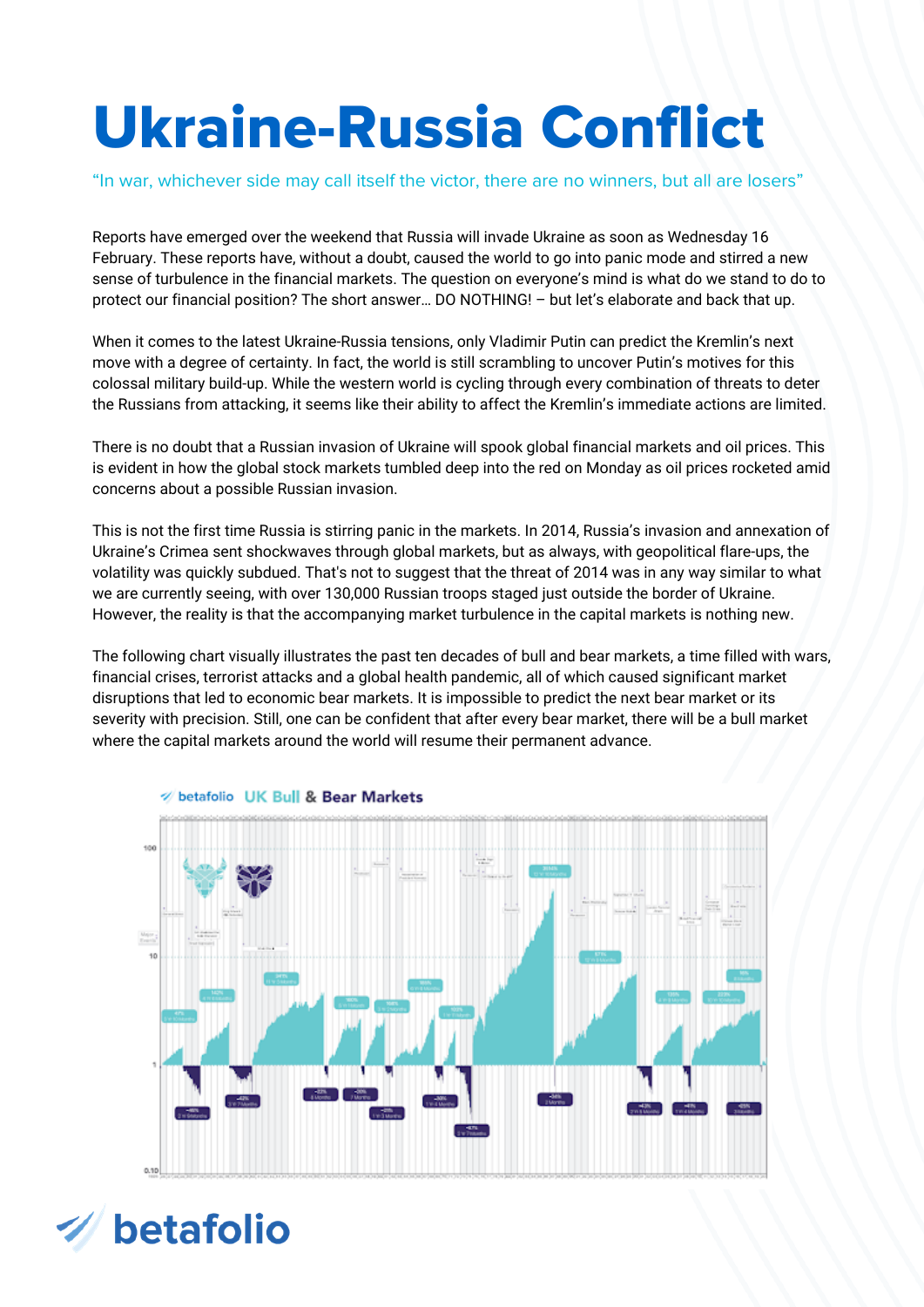With the above said, it is no wonder why investors go into panic every time they hear fear-filled words like "market-crash", "sell-off", and "stocks tumbling". I, too, would be much more comfortable if the media would instead start using words like a "temporary market decline" or a "marginal decrease in asset prices". However, irrespective of the fear and negative sentiment prevailing in the public markets, this is not a good time to change your investment strategy.

Fleeing the market in times of a downturn could result in you missing out on some significant gains when the markets recover. This can have a considerable impact on your long-term performance.

An [analysis](https://am.jpmorgan.com/us/en/asset-management/institutional/insights/market-insights/market-updates/on-the-minds-of-investors/impact-of-being-out-of-the-market/) by JP Morgan concluded that if you were not invested in the market for just 10 of the 7,301 days between 4 January 1999 and 31 December 2018, your annualised return went from 5.62% per year to 2.01% per year. To sketch an even more frightening scenario, if you missed the best 60 days of market performance, you would have realised a negative return of 7.4% on your investment.

What is even more eye-opening to JP Morgan's study is that six of the best performing days in the market occurred within two weeks of the worst days. Therefore, we strongly emphasise not to try and time the market.

Given the above evidence, our advice would always be to have confidence in our investment philosophy. Trust the markets, resist a sell-off, diversify your risks and focus on the long-term. Or in more simple terms… **DO NOTHING!**

Reference:

[https://am.jpmorgan.com/us/en/asset-management/institutional/insights/market-insights/market](https://am.jpmorgan.com/us/en/asset-management/institutional/insights/market-insights/market-updates/on-the-minds-of-investors/impact-of-being-out-of-the-market/)updates/on-the-minds-of-investors/impact-of-being-out-of-the-market/